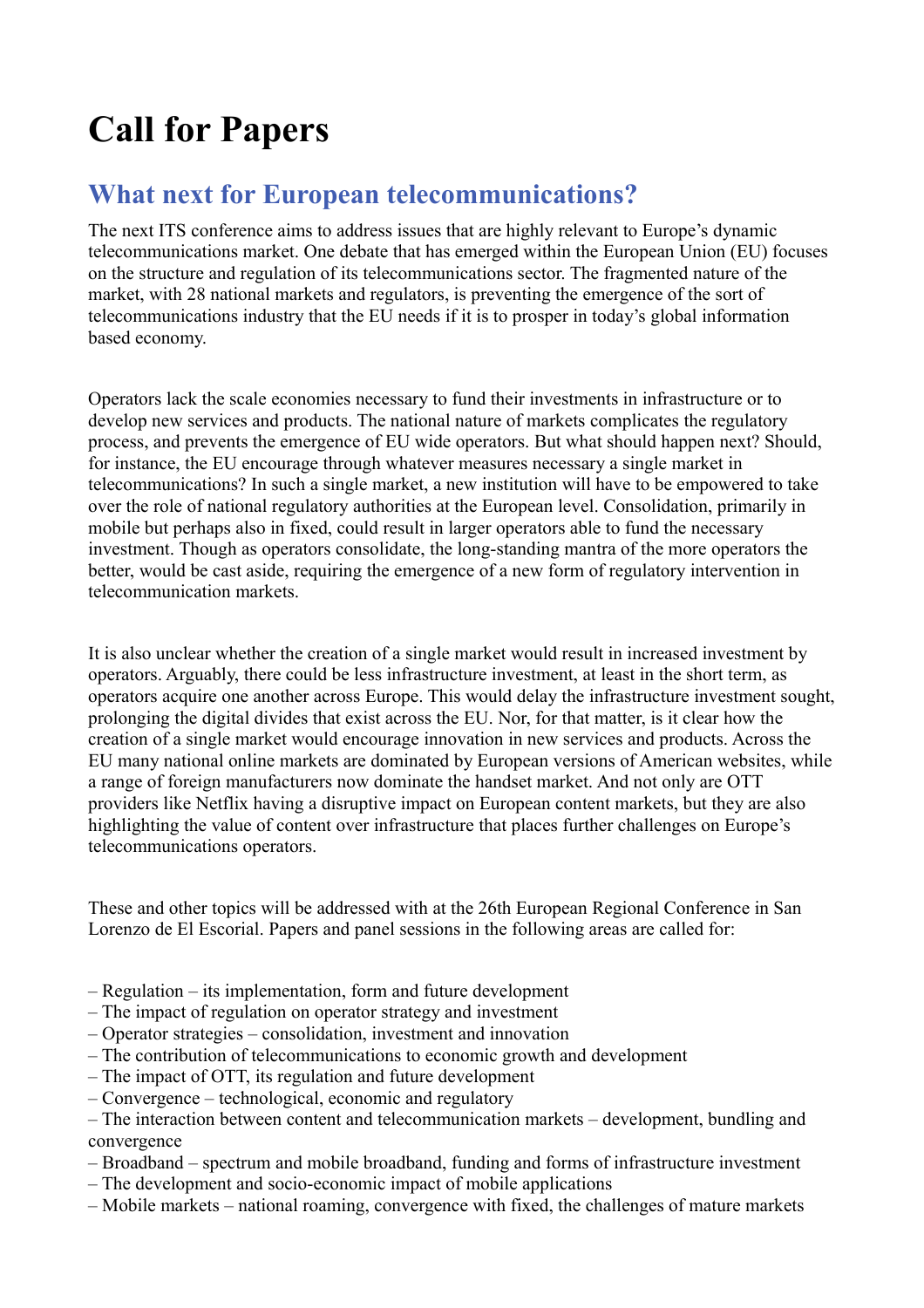- Overcoming digital divides infrastructure, services and applications
- The provision of telecommunication services to marginalised communities
- Innovative business models
- Demand, consumers, consumer protection and privacy
- Innovative new services e-health, m-health, e-education etc.
- Online markets the value of personal and location data, children as online actors,
- Big data tools and techniques of collecting and analysing large datasets, socio-economic consequences of big data
- Net neutrality debates, challenges and future
- Internet governance and the control of content and customers

Submissions on other topics are also welcomed.

Authors of selected papers from the conference will be invited to submit to special issues of Telecommunications Policy as well as other international peer-reviewed academic journals.

#### **Important dates:**

- 10 February 2015: Deadline for abstracts and panel session suggestions
- 19 February 2015: Notification of acceptance
- 10 June 2015: Deadline for final papers and panel session outlines
- 24-27 June 2015: ITS 2015 Regional Conference in San Lorenzo de El Escorial, Spain

#### **Submission of abstracts:**

Abstracts should be about 2 pages (800 to 1000 words) in length and contain the following information:

- Title of the contribution
- A clear statement of the research question
- Remarks on methodology adopted in the paper
- Outline of (expected) results
- Bibliographical notes (up to 6 main references used in the paper)

All abstracts will be subject to blind peer review.

#### **On-line submission:**

ITS 2015 Spain is using the Easychair online submission System.

To submit an abstract through Easychair, please use the following link:

<https://easychair.org/conferences/?conf=its2015spain>

Alternatively, the submission webpage can be accessed via our conference website at: [Submission](http://www.itsconference2012.org/wp/?page_id=14)

If you do not have an account with Easychair, you must set one up.

If you have used Easychair as an author or reviewer for a previous conference, you can reuse your existing password and account.

Please ensure that your abstract is anonymous. You will be invited to provide your personal information in a different section.